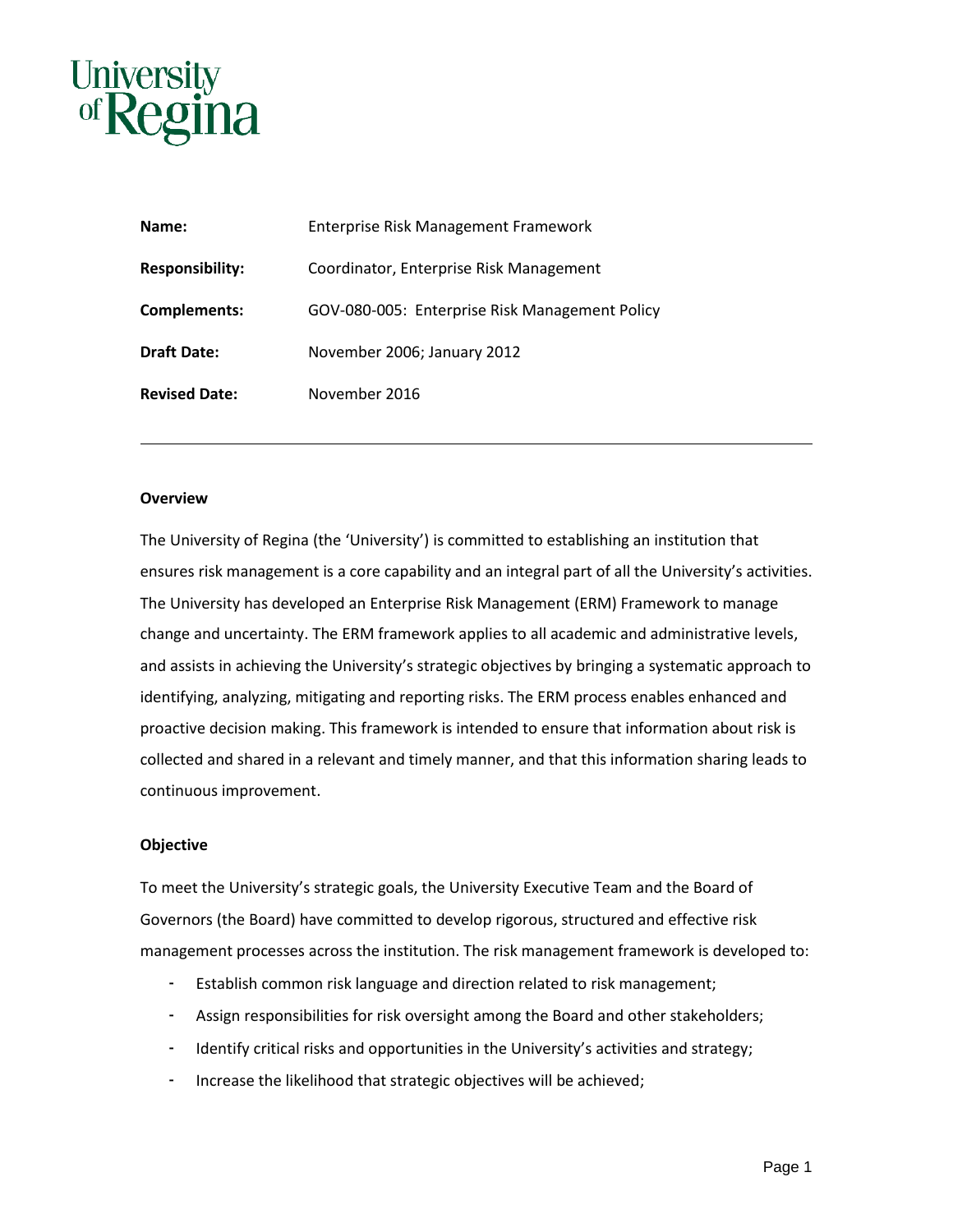- Facilitate open communication with respect to risk and risk tolerance;
- Build an appropriate culture of integrity and risk awareness;
- Encourage proactive decision making;
- Guide the University's risk management processes; and
- Improve operational efficiency and effectiveness.

# **Key ERM Definitions**

The University has developed definitions based upon ISO 31000, the internationally accepted risk management standard<sup>1</sup>.

**Risk** – the effect of uncertainty on business objectives. Risk typically refers to an event and related consequences, and is often described in terms of the impact and the associated likelihood of occurrence. Risks may also arise from trends, changes, disruptions and emerging issues, and are not always negative, but may also present opportunities.

**Risk Management** – coordinated activities to identify, assess and respond to risk.

**Risk Management Framework** – the plans, directions and guidelines to strengthen risk management practices within the University.

**Inherent Risk –** the level or amount of risk without management or control

**Residual Risk –** the level or amount of risk with management or control

**Risk Owner** – the person or group with the responsibility and authority to manage a risk.

**Risk Tolerance** – refers to the level of risk the University is willing to accept. The risk tolerance may be different for different risks, and should be aligned with overall strategic objectives. Risk tolerance will inform the University's approach to assess and eventually accept, mitigate, transfer, or avoid risk.

 1 International Standard ISO 31000: 2009 Risk Management Principles and Guidelines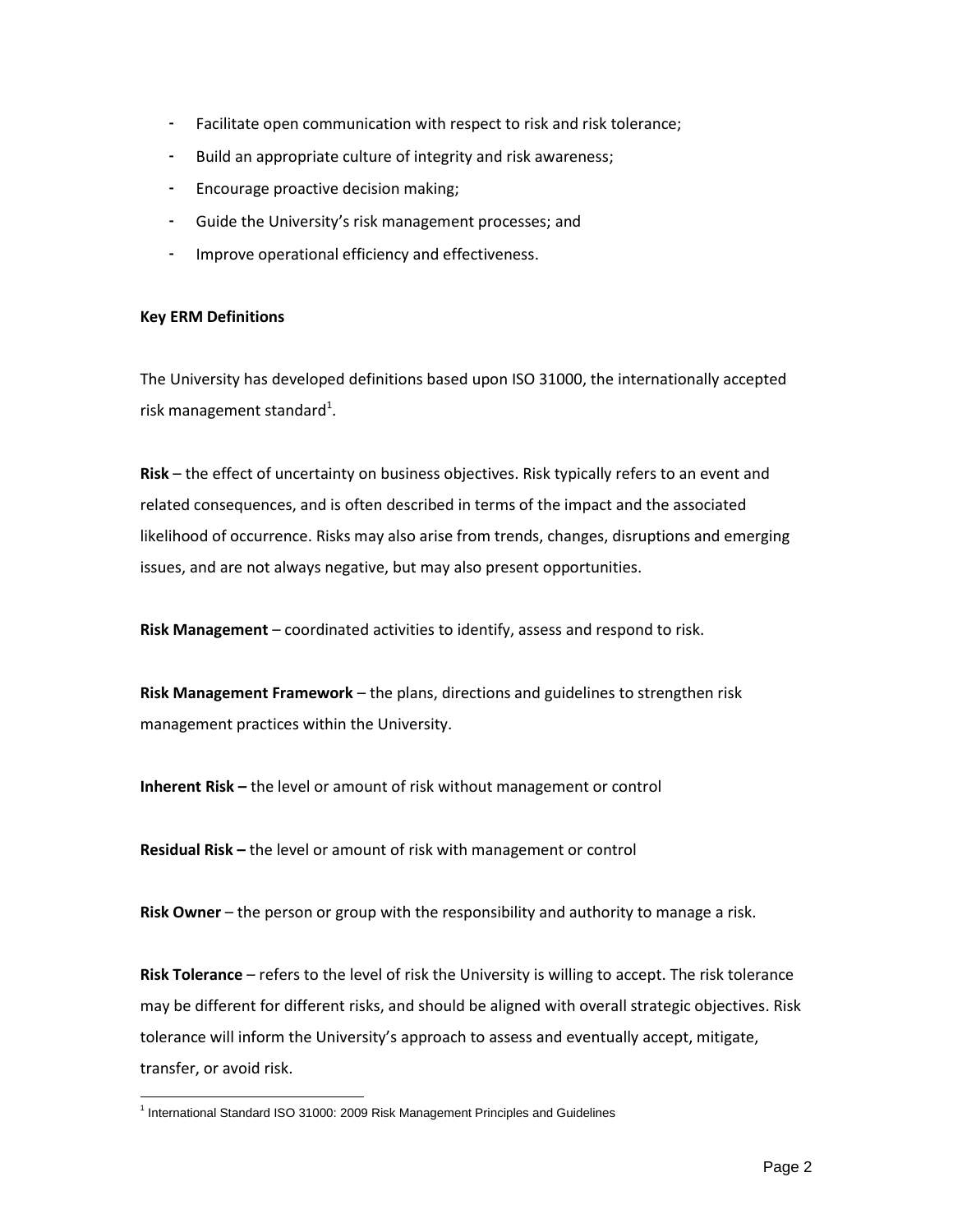**Risk Register** – official recording of the identified risks facing the University. A catalogue of the significant risks (with impact and likelihood assessed) forms the University risk register.

**Control** – measure or action to modify risk. Controls include the policies, procedures, reporting and initiatives performed by individuals to ensure that the desired risk response is carried out. These activities take place at all levels and functions of the University.

**Likelihood** – the probability of an event occurring. For more information, see Appendix I.

**Impact** – the severity of an event. For more information, see Appendix I.

**Communication and Consultation** – continual and iterative processes conducted to provide, share or obtain information regarding the management of risk.

### **Stakeholders**

### **Roles and Responsibilities**

Risk Management is the responsibility of every employee of the University. Different stakeholders have different objectives and levels of accountability with respect to risk management. The risk management framework outlines the roles and responsibilities of stakeholders with significant accountability for risk identification, mitigation and response. The University ensures that those who are responsible are equipped to fulfil their role by providing them with the appropriate authority, training and resources.

### **Board of Governors**

Responsibility for management and administration of the property, revenues, business and affairs of the university is vested in the Board of Governors by The University of Regina Act (1974).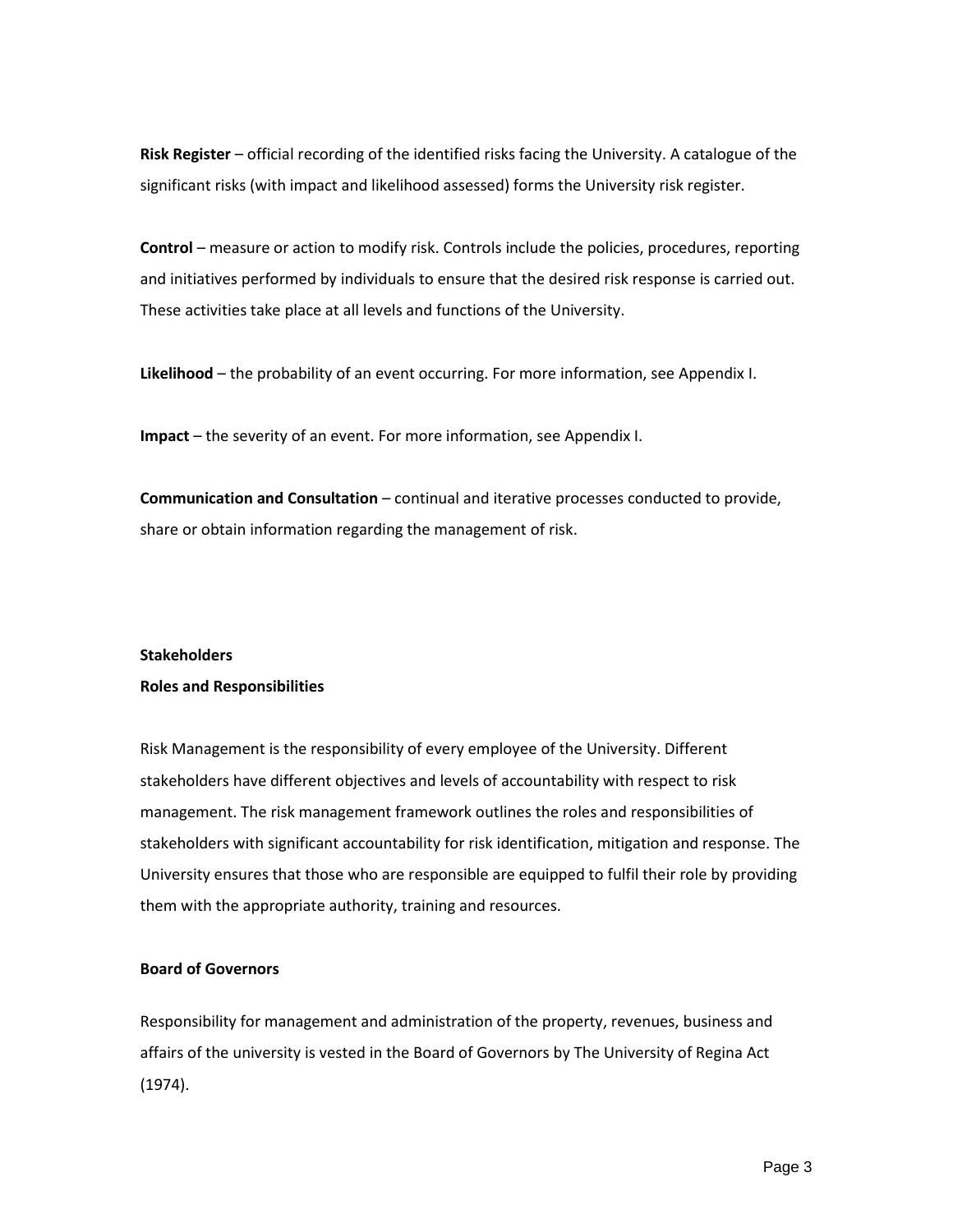To fulfill this responsibility related to risk management, The Board is required to:

- Establish a strategic planning process
- Ensure the strategic plan considers potential risks and opportunities
- Approve the Enterprise Risk Management policy and framework
- Support management efforts to identify risks and their mitigation strategies, and
- Ensure internal controls are working effectively.

The University's Board of Governors, through its Audit and Risk Management Committee, is accountable for the oversight of risk management. The Board is responsible to ensure the risk management framework and corresponding results work towards achieving the strategic priorities of student success, research impact, and commitment to our communities, as identified in the University's strategic plan 2015-2020 *peyak aski kikawinaw: "We are one with Mother Earth".*

# **Audit and Risk Management Committee**

The Audit and Risk Management Committee of the Board is responsible for:

- Reviewing the risk management policy and framework,
- Supporting management to identify the risks inherent in the University's strategy, and
- Monitoring and evaluating the effectiveness of risk management activities.

# **University Executive Team (Including the President, Vice-Presidents and University Secretary)**

The University Executive Team is responsible for:

- Providing oversight and support
- Reviewing and evaluating key risks, processes, controls and the effectiveness of the corresponding mitigation strategies,
- Ensuring the University has effective crisis management systems and contingency plans, and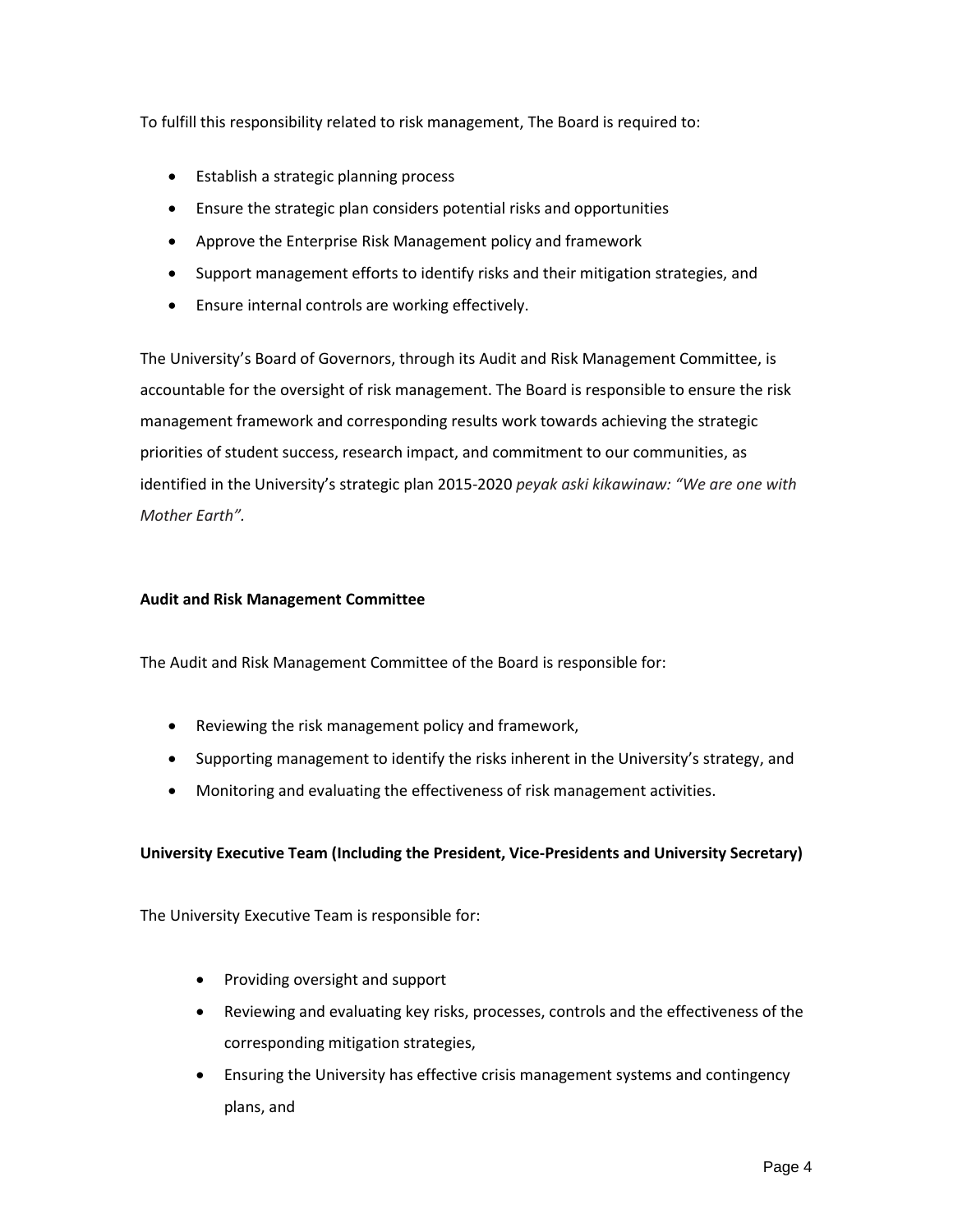Ensuring alignment between the University's strategic objectives and risk management.

# **University Leadership Team (Including AVPs, Deans, Directors, Registrar and Librarian)**

The University Leadership Team is responsible for:

- Identifying strategic and operational risks and providing input on likelihood and impact, and
- Ownership and day-to-day oversight and management of individual risks.

# **Enterprise Risk Management Coordinator**

The Enterprise Risk Management Coordinator is responsible for:

- Facilitating the development and implementation of the ERM framework
- Providing risk assessment training and workshops to University officials as required
- Conducting risk assessments to identify internal and external risks to the University
- Facilitating the development of the risk register
- Ensuring accurate and reliable risk documents exist, and relevant information is provided to the University Executive Team, University Leadership Team and Audit and Risk Management Committee.

# **ERM Methodology**

The University's methodology for risk management is shown in Figure  $1^2$ , a flow chart expression of the risk management activities. This process is continuous and can be applied at both the University (enterprise) level or at an individual academic and administrative unit level.

 2 International Standard ISO 31000; 2009 Risk Management Principles and Guidelines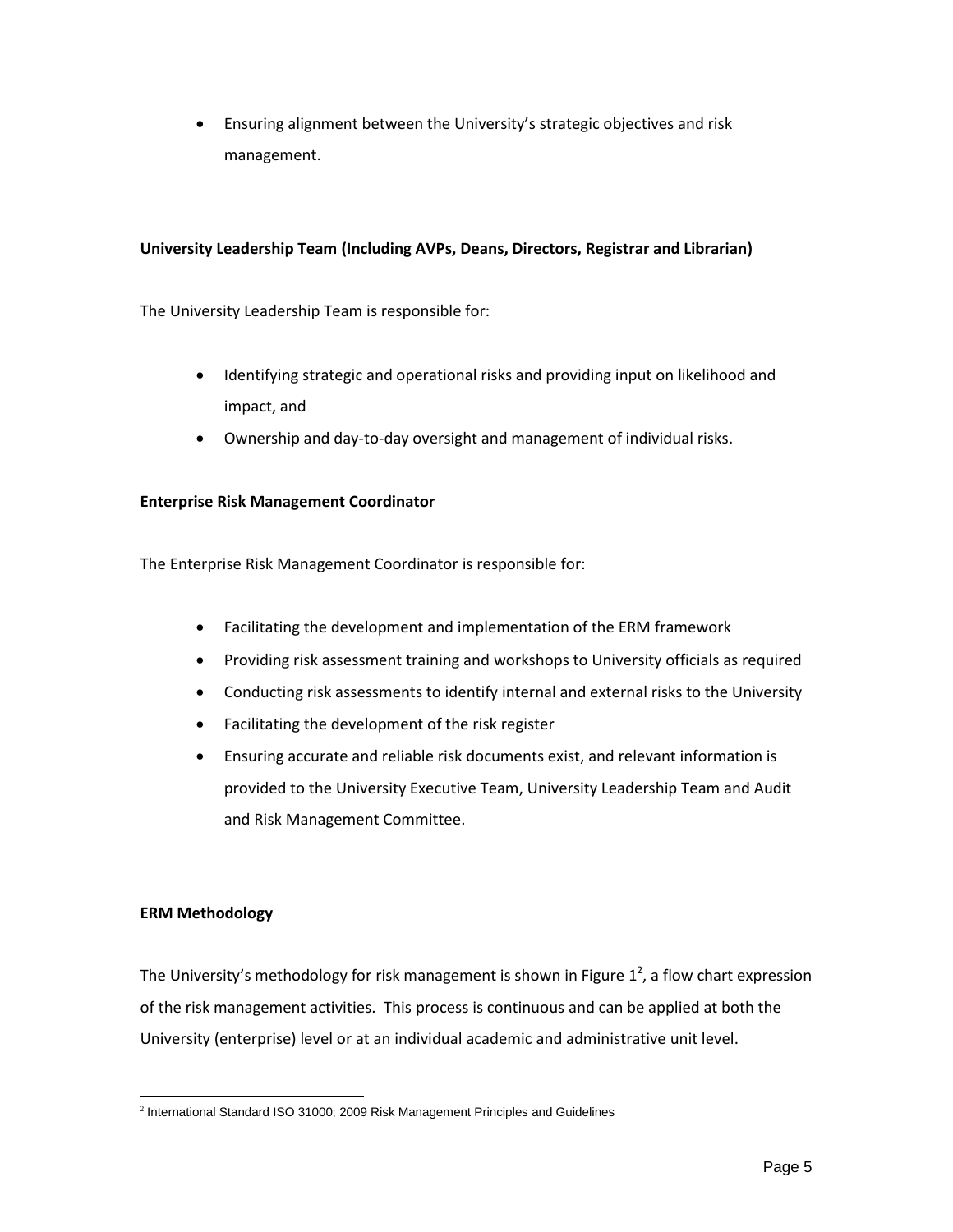## **Figure 1**





These eight interrelated components form the basis for establishing and putting ERM into practice at the University. Each component is described in more detail as follows:

a. *Setting Strategic/Operational Objectives* is the process of determining the strategic objectives for the University and its risk strategy. The strategic planning process also requires that all divisions and business units define their key business/operational objectives and targets.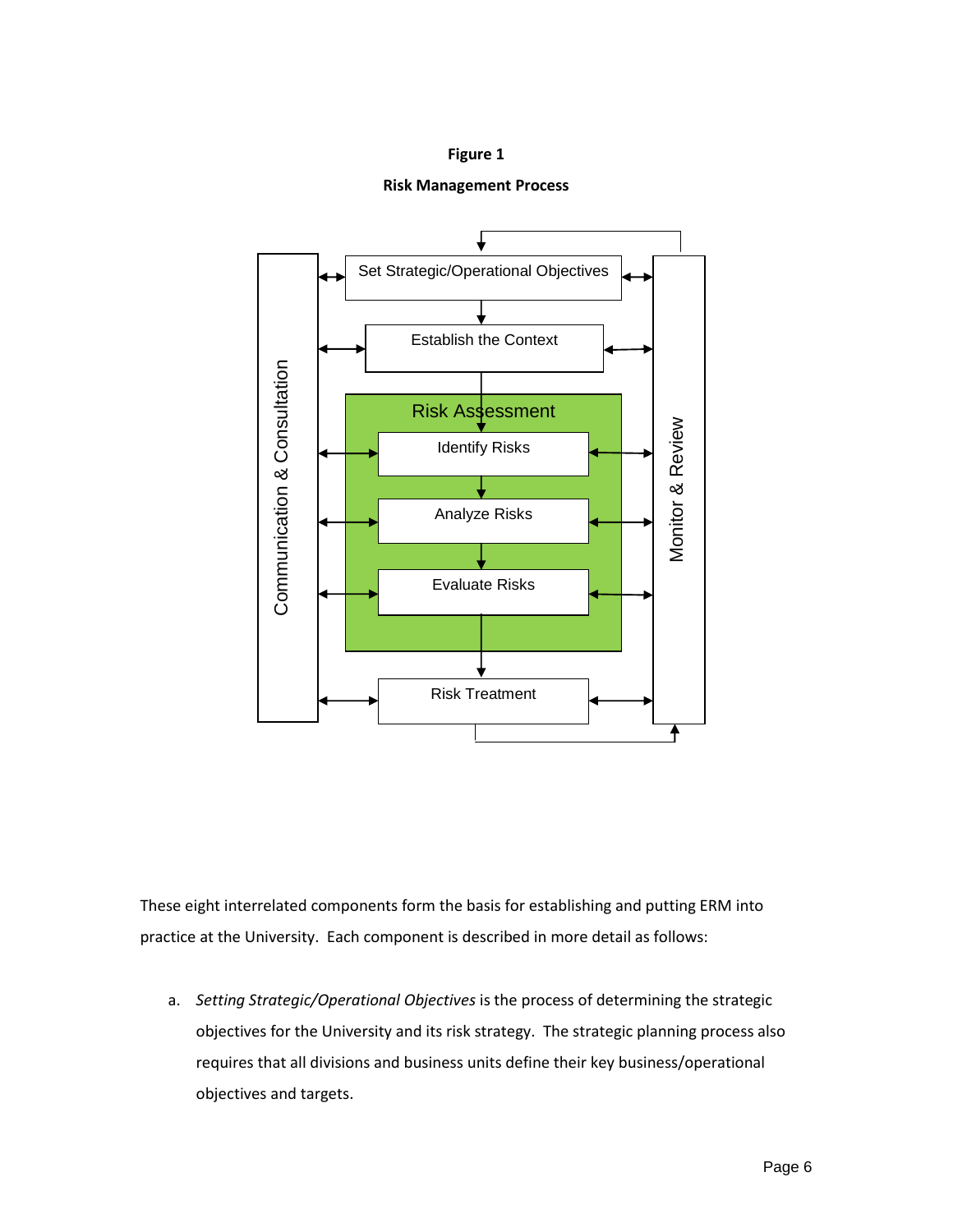- b. *Establishing the Context* consists of an assessment of the internal and external environment of the University. This forms the foundation for defining the University's risk approach and risk appetite. *Internal Environment* comprises the University's history, culture, values, organizational structure, strategy, policies or procedures. *External Environment* comprises the social, cultural, political, legal, regulatory, financial, economical or technological environment in which the university operates.
- c. *Risk Identification* describes those developments either internal or external to the University that could significantly affect its ability to meet its strategic objectives. In order to assure that the full scope of the University is considered, event and trend identification is done broadly, engaging a cross-section of University members.

There are two approaches utilized for identifying key risks at the University:

- 1. Top-down approach: starts by identifying enterprise-wide risks that affect the University's strategic objectives. This approach involves the University's Leadership Team and the Board.
- 2. Bottom-up approach: starts by identifying business unit level or operational risks.
- d. *Risk Analysis* describes the extent to which potential events and trends might affect the University's objectives. Events and trends are assessed by two criteria – impact and likelihood. Figure 2 displays a matrix known as a Risk Heat Map that graphically represents the impact and likelihood of each risk, as well as the corresponding management action. The color gradient from green (low) to red (high) provides a comparative level of priority when evaluating the University's risks. This matrix is used to evaluate risk at both the inherent (without management or control) and residual (with management or control) levels. The corresponding management action guide suggests the appropriate response or treatment for risks assessed in that area of the matrix. Risk analysis can be done by qualitative and/or quantitative methods.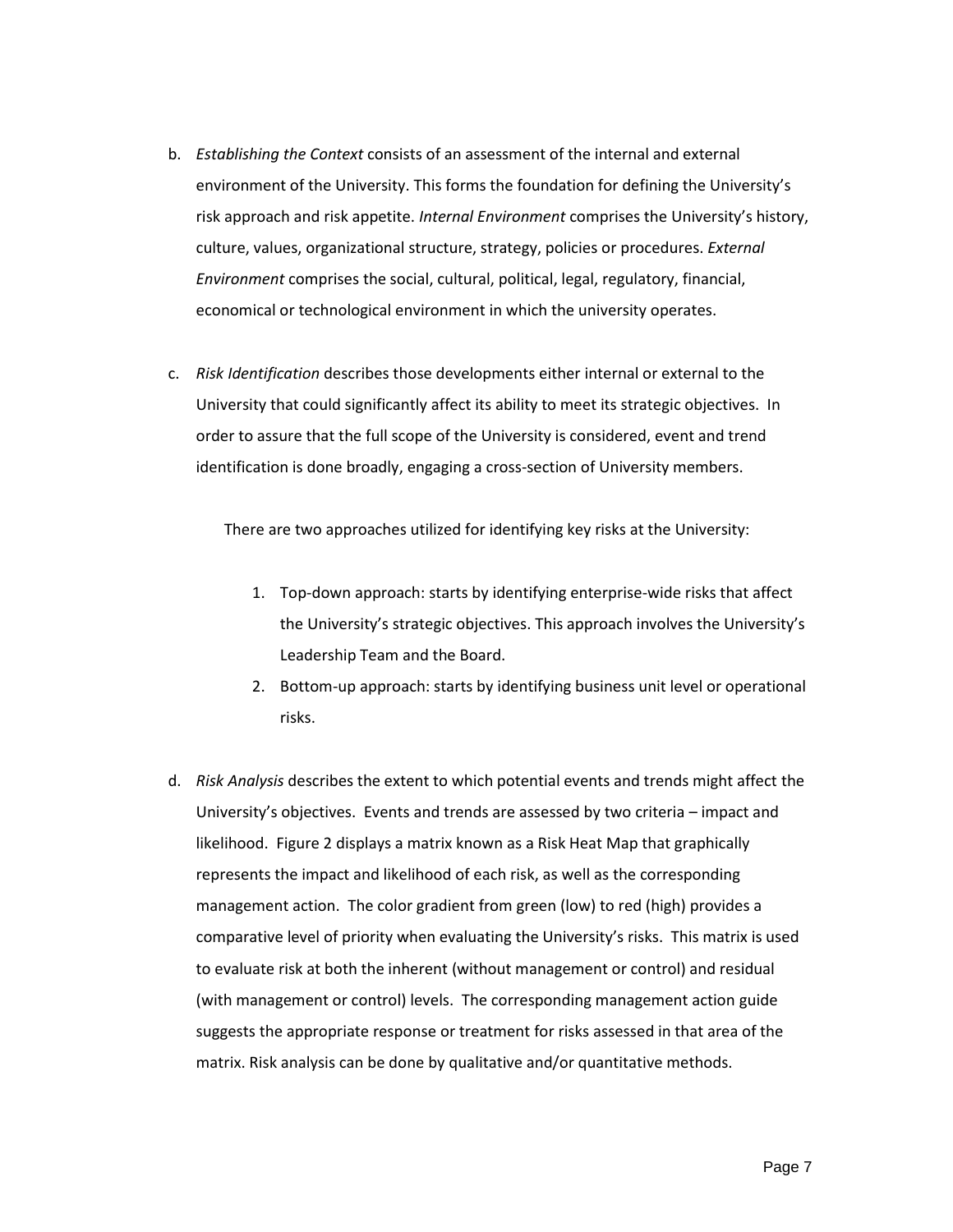## **Figure 2 Sample Risk Heat Map**



- e. *Risk Evaluation* is the process of prioritizing risks (based on the result of risk analysis) for making a decision which risks require immediate treatment. The decision takes into consideration the risk tolerance level of the University, along with the interrelation and aggregate effect of key risks.
- f. *Risk Treatment* means that once the risks are clearly identified, assessed, and prioritized, it is essential to evaluate existing mitigation plans. ERM best practices suggest first listing any mitigation plans and controls that already exist, then, brainstorming and proposing additional mitigation plans. Finally, it is important the Board and the University Executive Team assess the adequacy of existing mitigation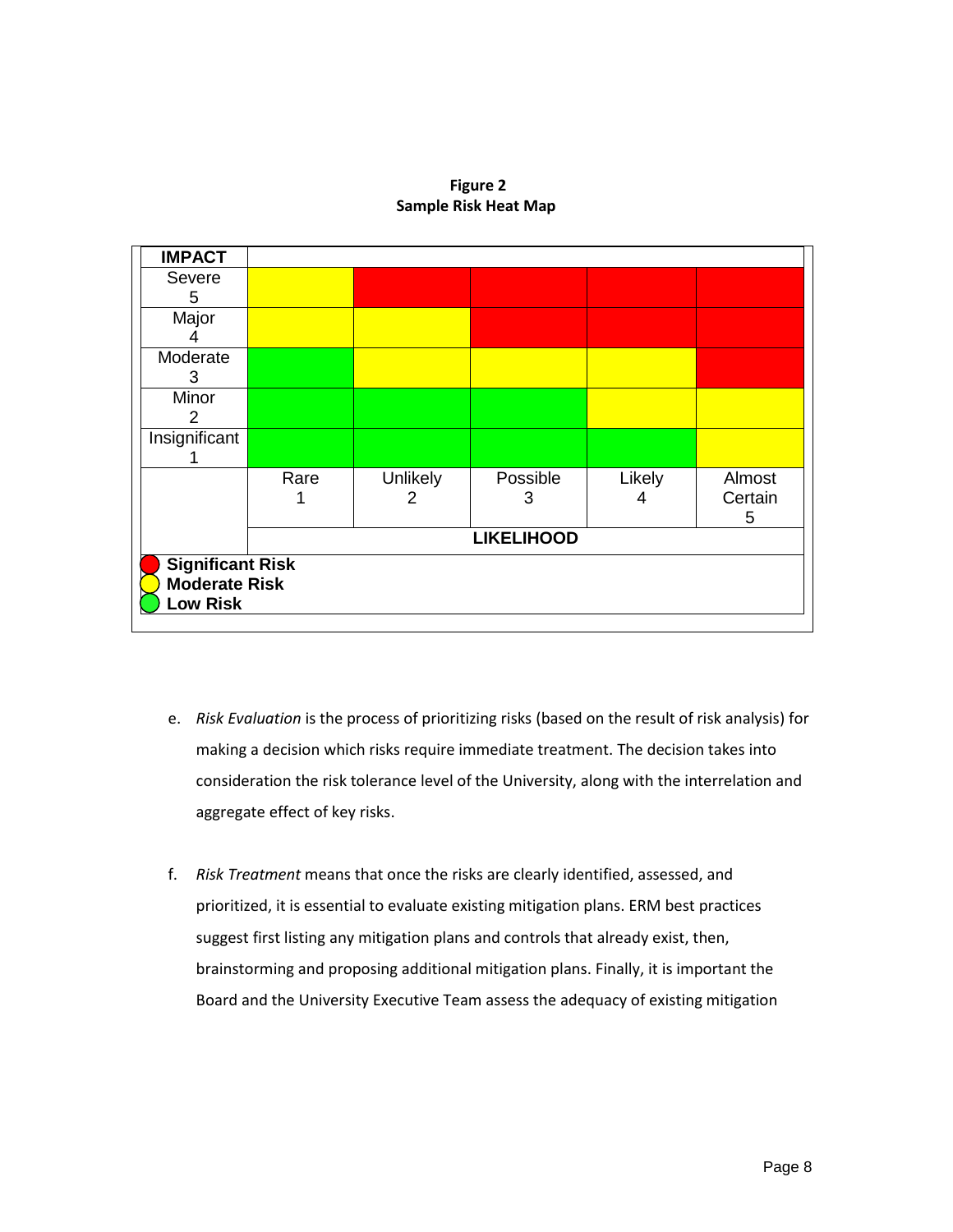plans in relation to the significance of the risk<sup>3</sup>. Typical risk response considered for a risk event includes avoidance, reduction, transferring, sharing, or acceptance.

- g. *Communication and Consultation* is required for an effective ERM program and requires information to be obtained from all levels of the University for identifying, assessing and responding to risk. Consultation will be as broad as possible within the University community and will use a variety of approaches. University personnel will be encouraged to identify risks that are both internal and external to the institution. The knowledge gained through ERM will be communicated with stakeholders in a relevant and timely manner.
- h. *Monitoring and Review* refers to managing risk in the course of day-to-day operations. Management will complete periodic evaluations to assess the scope, methodology and frequency of risk assessment practices to ensure the currency of information in the University's risk register.

## **Integration**

 $\overline{a}$ 

Universities are complicated institutions that typically generate a risk register that is broad and diverse, while several laws, regulations, policies and agreements also affect the operating environment.

The ERM framework is a methodology that formalizes the risk management process in order to support the achievement of the University's strategic objectives. A systematic and integrated risk management approach ensures that risk management practices are an integral part of strategic planning, budget planning and audit planning. ERM creates efficiency and effectiveness by promoting team work, strengthening trust, reducing redundancies, and sharing responsibility.

 $3$  Risk Management Guideline for the BC Public Sector: http://www.fin.gov.bc.ca/pt/rmb/ref/RMB\_ERM\_Guideline.pdf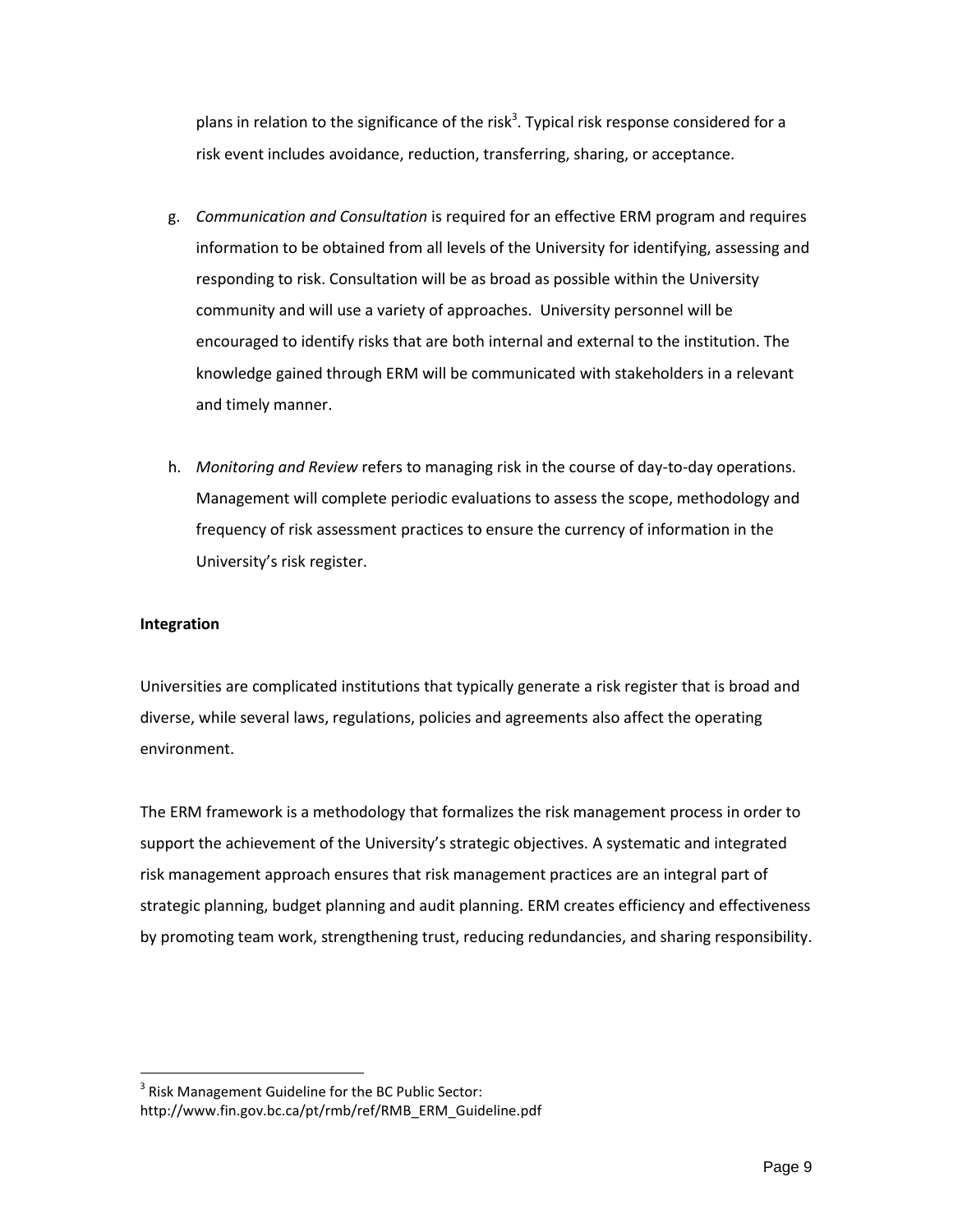Within the University, the following considerations will apply:

- a. All ERM practices will be guided by the following essential elements:
	- i. **Assurance**: Stakeholders are assured that risk is being managed and receive information regarding the quality and type of control in place.
	- ii. **Oversight and responsibility**: All critical risks facing the University are identified, managed and reported on a level and frequency aligned with the University's risk tolerance.
	- iii. **Ownership**: Risk owners are assigned and understand their responsibility for risk management, oversight and assurance.
- b. Risk response for identified risks will be assessed by management. The five possible risk responses are to:
	- i. Avoid (eliminate) the risk;
	- ii. Reduce (mitigate) the risk;
	- iii. Transfer the risk (e.g. insurance);
	- iv. Share the risk; or,
	- v. Accept the risk.
- c. There will be a desire to learn from events that have transpired. The risk management process is a cycle where experience provides key information for new decisions and actions. Open and appropriate communication of results and lessons learned is required to facilitate learning.
- d. The University risk register will be evaluated at least once annually. New risks will be considered and risks no longer relevant will be removed. Identification of risks will occur on an on-going basis and on an ad-hoc basis as required for significant changes or new processes, program and initiatives. Through ongoing communication and consultation, risks will be rated and prioritized, and this information, in turn, will be aligned with University strategic planning.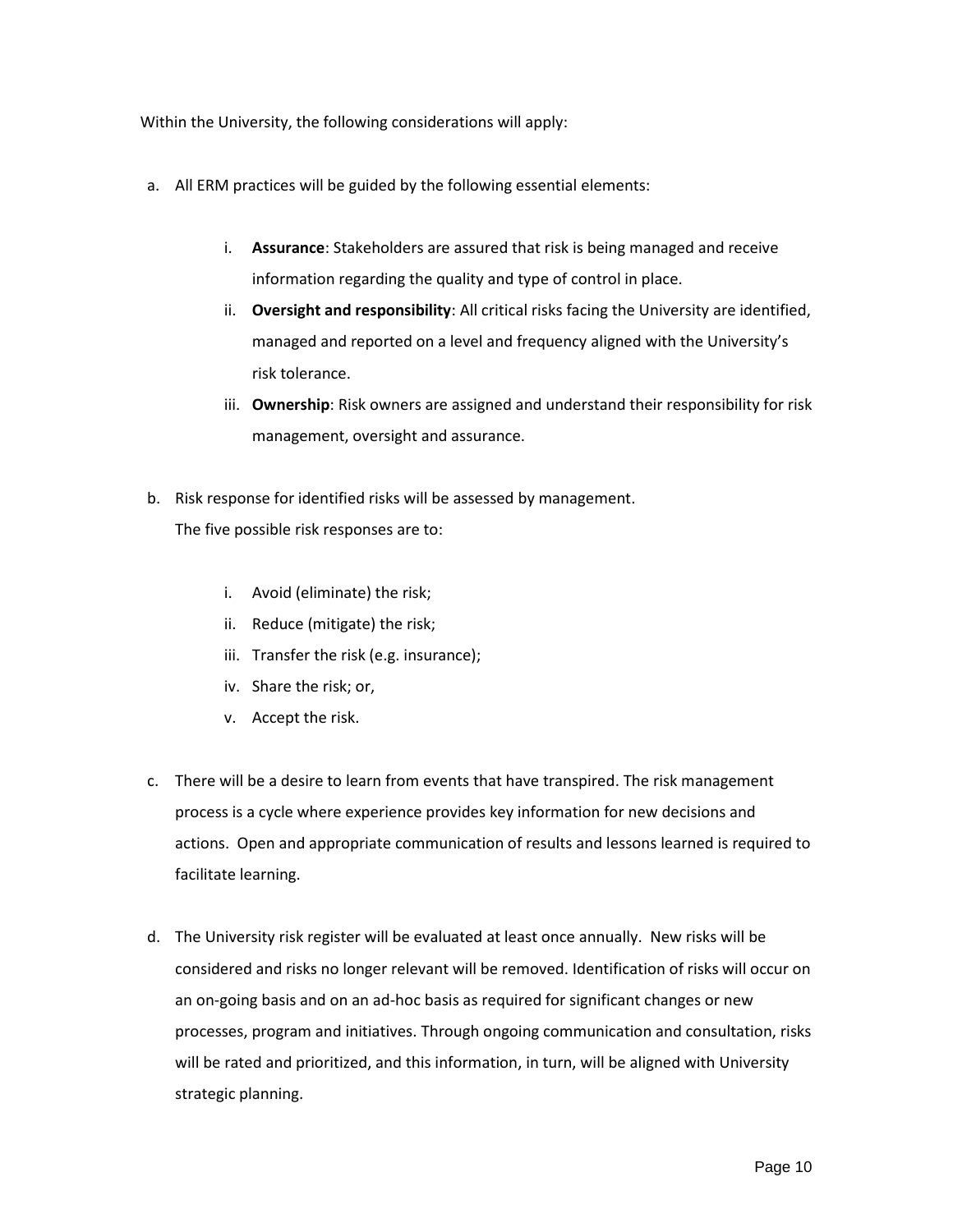e. Any discussions of risk that occur within externally facing reports, such as the Annual Report or Strategic Plan, will be consistent with the annual risk assessment results. That is, the identification of risks for external disclosure purposes will not be a completely separate process from the regular risk management process.

# **References**

- 1. International Standard ISO 31000: 2009 Risk Management Principles and Guidelines
- 2. Treasury Board of Canada. Secretariat Framework for the Management of Risk. https://www.tbs-sct.gc.ca/pol/doc-eng.aspx?id=19422
- 3. Risk Management Guideline for the BC Public Sector. http://www.fin.gov.bc.ca/pt/rmb/ref/RMB\_ERM\_Guideline.pdf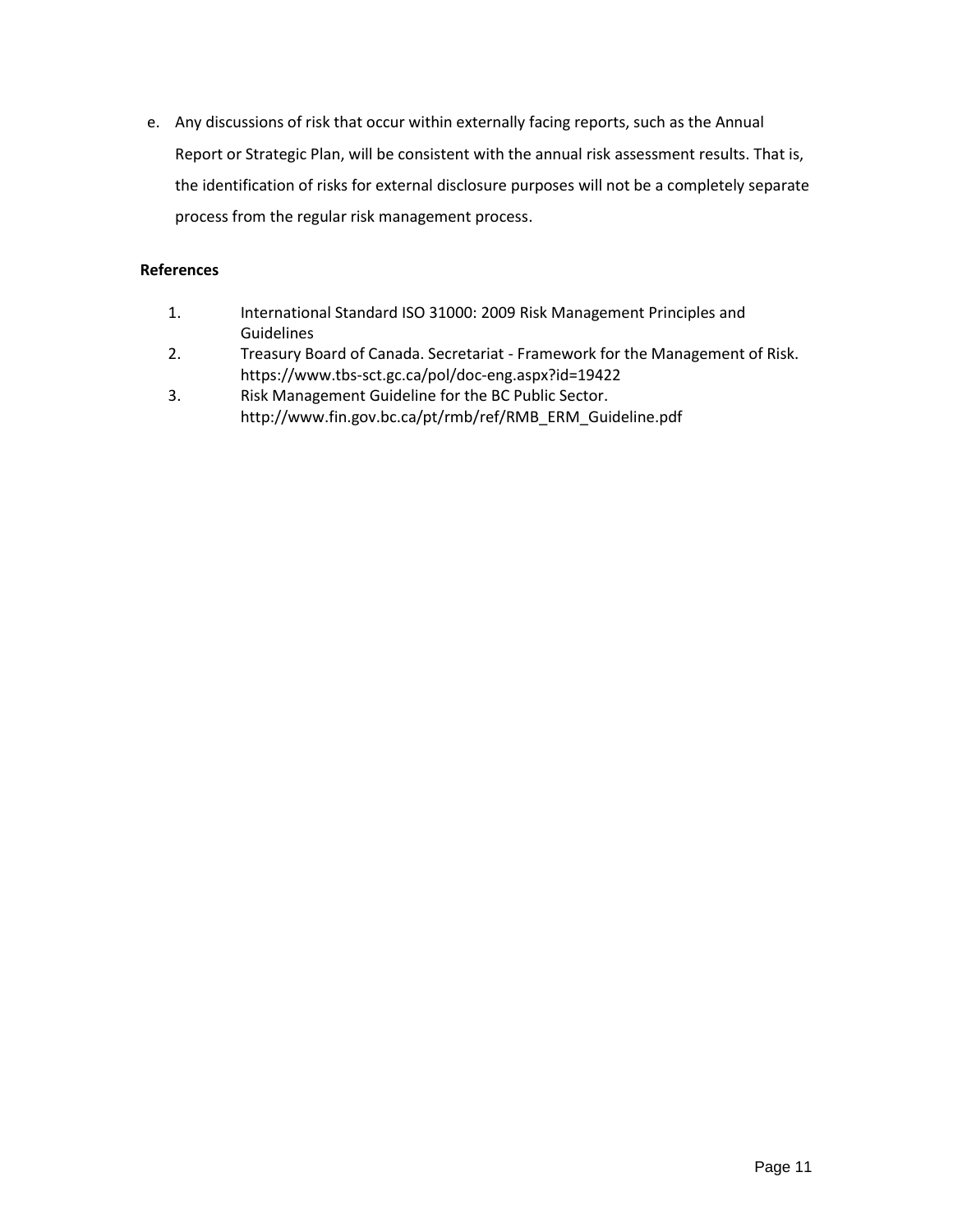| <b>IMPACT</b>                  | <b>Financial</b>                                       | <b>Human</b>                                                            |                                                       |                                                                                                         | Interruption                                                                                                             |                                                                                               |                                                                                                                                                | Reputation                                                                                                                                  |
|--------------------------------|--------------------------------------------------------|-------------------------------------------------------------------------|-------------------------------------------------------|---------------------------------------------------------------------------------------------------------|--------------------------------------------------------------------------------------------------------------------------|-----------------------------------------------------------------------------------------------|------------------------------------------------------------------------------------------------------------------------------------------------|---------------------------------------------------------------------------------------------------------------------------------------------|
|                                |                                                        | <b>Student</b>                                                          | Faculty /<br><b>Staff</b>                             | Injury/<br><b>Illness</b>                                                                               | <b>Teaching</b>                                                                                                          | Research                                                                                      | <b>Service</b>                                                                                                                                 |                                                                                                                                             |
| <b>Severe</b><br>5             | Above<br>\$2M<br>income<br>impact                      | Inability to<br>attract or<br>retain students                           | Inability to<br>recruit or retain<br>faculty or staff | Death<br>(single or<br>multiple)                                                                        | Inability to provide<br>teaching activities<br>university-wide for<br>more than one week                                 | Inability to<br>increase<br>significant<br>research funding<br>for one year or<br>more        | Inability to provide key<br>administrative functions<br>at critical times (i.e.<br>missing payroll run,<br>system crash impacts<br>graduation) | Sustained front page<br>adverse national<br>media coverage<br>$(>2$ weeks)<br>Adverse<br>international media<br>coverage                    |
| <b>Major</b><br>$\overline{a}$ | Between<br>\$1M-\$2M<br>income<br>impact               | Negative<br>university-wide<br>student<br>experience                    | Low morale<br>university-wide                         | Multiple<br>individuals with<br>serious injury<br>Campus-wide<br>severe illness                         | Inability to provide<br>teaching activities<br>university-wide for<br>up to one week<br>Cancellation of<br>examinations  | Cancellation of a<br>significant<br>research project                                          | Inability to provide key<br>administrative functions<br>over a sustained but<br>non-critical period                                            | Intermittent adverse<br>national media<br>coverage<br>(<2 weeks)<br>Stakeholder faith<br>impacted<br>$(>1$ year)                            |
| <b>Moderate</b><br>3           | Between<br>\$500 000 -<br>\$1M<br>income<br>impact     | Negative<br>student<br>experience<br>within more<br>than one<br>faculty | Low morale<br>within more<br>than one faculty         | One individual<br>with serious<br>long-term injury<br>Severe illness<br>within a single<br>faculty/unit | Inability of one<br>faculty/unit to<br>provide teaching<br>activities for up to<br>one week<br>Examinations<br>postponed | Cancellation of<br>multiple research<br>projects<br>Loss or<br>corruption of<br>research data | Inability to provide key<br>administrative functions<br>for up to one week                                                                     | Sustained front page<br>adverse local media<br>coverage<br>(>2 weeks)<br>Public<br>demonstration of<br>students and/or<br>community concern |
| <b>Minor</b><br>$\overline{2}$ | Between<br>\$100 000-<br>\$500 000<br>income<br>impact | Negative<br>student<br>experience<br>within a single<br>faculty         | Low morale<br>within a single<br>faculty/unit         | Single or<br>multiple minor<br>injuries requiring<br>off-campus<br>medical<br>treatment                 | Inability of one<br>faculty/unit to<br>provide teaching<br>activities for more<br>than one day                           | Cancellation of a<br>single research<br>project<br>Sustained<br>complaints from<br>sponsors   | Reduced ability to<br>perform key<br>administrative functions<br>for more than one day                                                         | Intermittent adverse<br>local media coverage<br>$(1 week)$<br>Stakeholder faith<br>impacted (<1 month)                                      |
| Insignificant                  | Up to<br>\$100 000<br>income<br>impact                 | Isolated<br>complaints<br>from students                                 | Isolated<br>complaints from<br>faculty / staff        | Single or<br>multiple minor<br>injuries requiring<br>first aid                                          | Inability of one<br>faculty/unit to<br>provide teaching<br>activities for one day                                        | Intermittent<br>complaints from<br>sponsors                                                   | Intermittent reduced<br>ability to perform key<br>administrative functions                                                                     | Intermittent adverse<br>coverage within<br>campus<br>communication<br>channels                                                              |